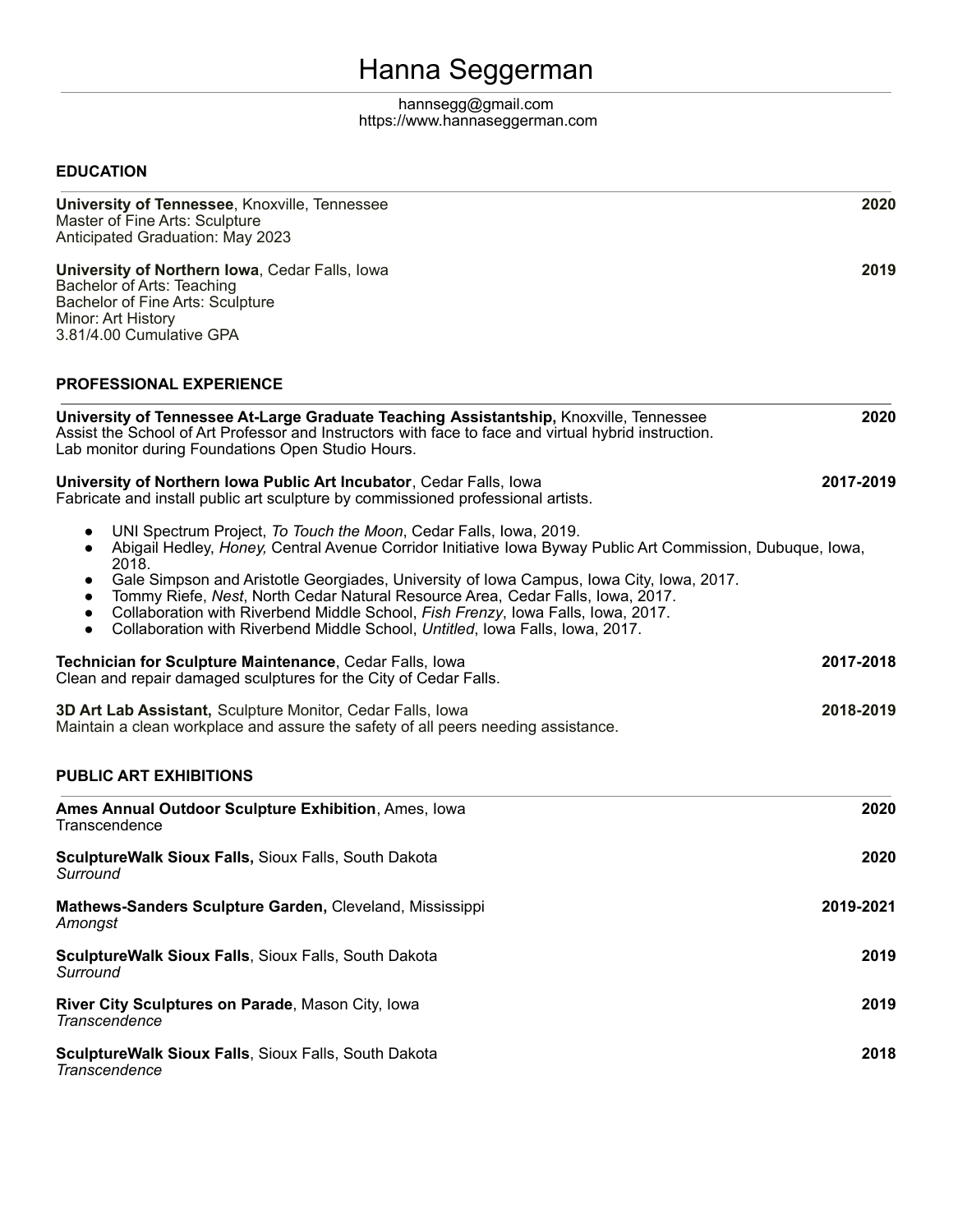## Hanna Seggerman

#### hannseg[g@](mailto:seggermh@uni.edu)gmail.com https://www.hannaseggerman.com

#### **PUBLIC ART COMMISSIONS**

| <b>Cedar Falls Authors Festival Public Art Commission, Cedar Falls, Iowa</b> | 2017-2019 |
|------------------------------------------------------------------------------|-----------|
| Amongst                                                                      |           |

■ A large scale stainless steel and mild steel sculpture commemorating Cedar Falls author Ruth Suckow.

### **GALLERY EXHIBITIONS**

| First the Wurst: An Exhibition of First Year MFA Students, Knoxville, Tennessee<br>University of Tennessee Downtown Gallery, August 26-29.<br>Cedar Valley Biennial Student Art Exhibition, Waterloo, Iowa<br>Waterloo Center for the Arts, December - March<br><b>Fragment BFA Group Exhibition, Cedar Falls, Iowa</b><br>University of Northern Iowa Gallery of Art, April 29 - May 11.<br><b>Annual Juried Student Art Exhibition, Cedar Falls, Iowa</b><br>University of Northern Iowa Gallery of Art, March - April.<br>RARA AVIS: A Poster Exhibition About Audubon's Birds, Cedar Falls, lowa<br>Hartman Reserve Nature Center Interpretive Center, January - February.<br><b>Annual Juried Student Art Exhibition, Cedar Falls, Iowa</b><br>University of Northern Iowa Gallery of Art, March - April.<br>Cedar Valley Biennial Student Art Exhibition, Waterloo, Iowa<br>Waterloo Center for the Arts, December - February.<br>Who Cares? Group Exhibition, Cedar Falls, Iowa<br>University of Northern Iowa Dean's Triangle, November 13- November 19.<br>Annual Juried Student Art Exhibition, Cedar Falls, Iowa<br>University of Northern Iowa Gallery of Art, March - April.<br>Somewhere Between Solo Exhibition, Cedar Falls, Iowa.<br>University of Northern Iowa In-Use Gallery, November 28 - December 4.<br><b>Annual Juried Student Art Exhibition, Cedar Falls, Iowa</b><br>University of Northern Iowa Gallery of Art, March - April. | 2020<br>2019<br>2019<br>2019<br>2019<br>2018<br>2017<br>2017<br>2017<br>2016<br>2016 |                                                                                                                                                                |           |
|-------------------------------------------------------------------------------------------------------------------------------------------------------------------------------------------------------------------------------------------------------------------------------------------------------------------------------------------------------------------------------------------------------------------------------------------------------------------------------------------------------------------------------------------------------------------------------------------------------------------------------------------------------------------------------------------------------------------------------------------------------------------------------------------------------------------------------------------------------------------------------------------------------------------------------------------------------------------------------------------------------------------------------------------------------------------------------------------------------------------------------------------------------------------------------------------------------------------------------------------------------------------------------------------------------------------------------------------------------------------------------------------------------------------------------------------------------------|--------------------------------------------------------------------------------------|----------------------------------------------------------------------------------------------------------------------------------------------------------------|-----------|
|                                                                                                                                                                                                                                                                                                                                                                                                                                                                                                                                                                                                                                                                                                                                                                                                                                                                                                                                                                                                                                                                                                                                                                                                                                                                                                                                                                                                                                                             |                                                                                      | Cedar Valley Biennial Student Art Exhibition, Waterloo, Iowa<br>Waterloo Center for the Arts, December - February.                                             | 2015      |
|                                                                                                                                                                                                                                                                                                                                                                                                                                                                                                                                                                                                                                                                                                                                                                                                                                                                                                                                                                                                                                                                                                                                                                                                                                                                                                                                                                                                                                                             |                                                                                      | <b>ART RELATED VOLUNTEER EXPERIENCE</b>                                                                                                                        |           |
|                                                                                                                                                                                                                                                                                                                                                                                                                                                                                                                                                                                                                                                                                                                                                                                                                                                                                                                                                                                                                                                                                                                                                                                                                                                                                                                                                                                                                                                             |                                                                                      | St. Patrick Elementary School Art Club, Volunteer, Cedar Falls, Iowa<br>Create and teach art lessons to elementary students after school.                      | 2014-2019 |
|                                                                                                                                                                                                                                                                                                                                                                                                                                                                                                                                                                                                                                                                                                                                                                                                                                                                                                                                                                                                                                                                                                                                                                                                                                                                                                                                                                                                                                                             |                                                                                      | Country View Care Center Art Club, Volunteer, Waterloo, Iowa<br>• Provide art lessons to residents and aid them in the creative process.                       | 2014-2019 |
|                                                                                                                                                                                                                                                                                                                                                                                                                                                                                                                                                                                                                                                                                                                                                                                                                                                                                                                                                                                                                                                                                                                                                                                                                                                                                                                                                                                                                                                             |                                                                                      | Northeast Iowa Food Bank, Volunteer, Waterloo, Iowa<br>Supply shelves with food and accommodated the needs of guests.                                          | 2017      |
|                                                                                                                                                                                                                                                                                                                                                                                                                                                                                                                                                                                                                                                                                                                                                                                                                                                                                                                                                                                                                                                                                                                                                                                                                                                                                                                                                                                                                                                             |                                                                                      | Riverbend Middle School Collaboration, Fabricator, Cedar Falls, Iowa<br>Collaborated with students to fabricate two public art sculptures for their community. | 2017      |
|                                                                                                                                                                                                                                                                                                                                                                                                                                                                                                                                                                                                                                                                                                                                                                                                                                                                                                                                                                                                                                                                                                                                                                                                                                                                                                                                                                                                                                                             |                                                                                      | Foundations of Art Education Case Study, Instructor, Cedar Falls, Iowa<br>Guided individualized art instruction for homeschooled children.                     | 2016      |